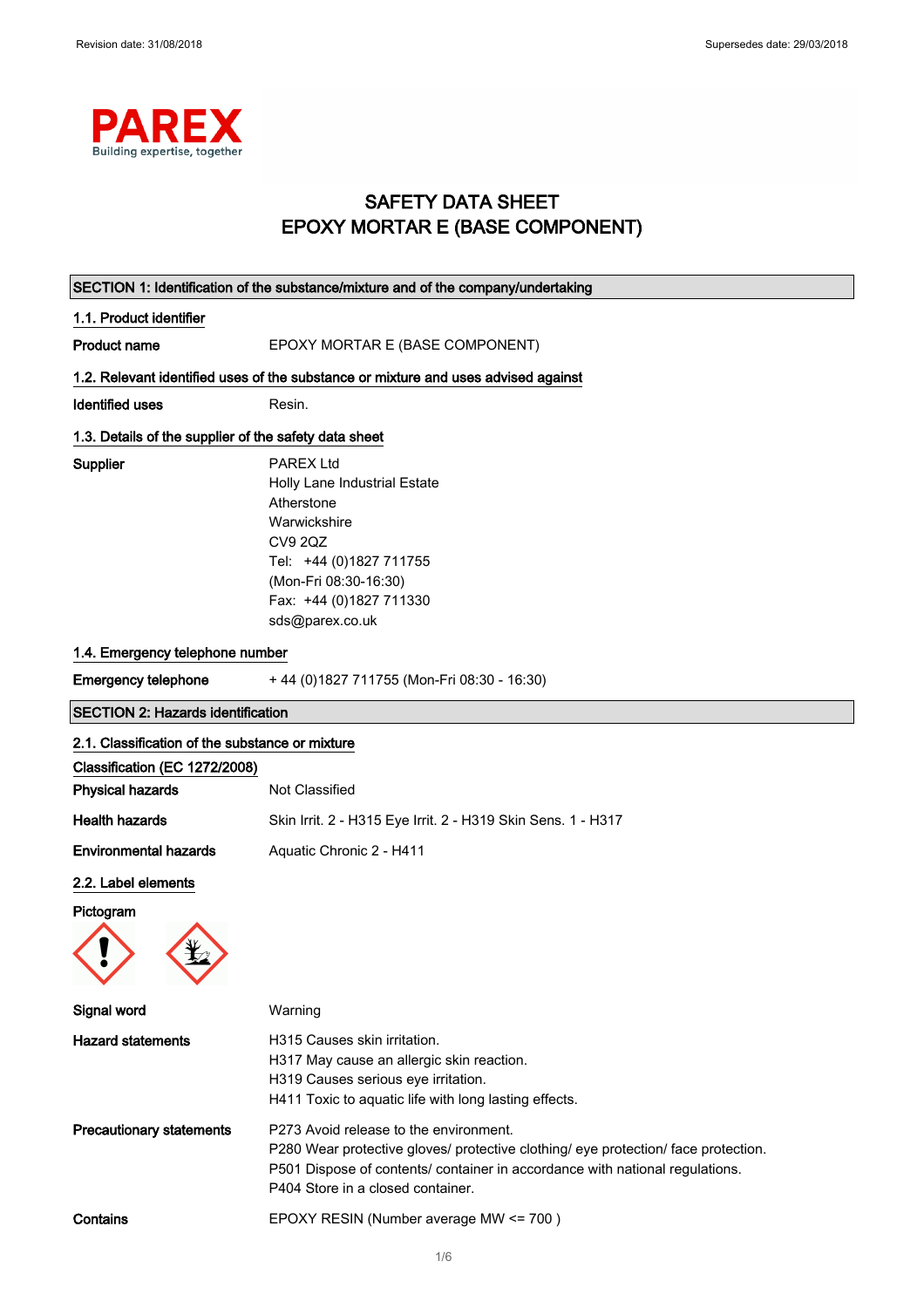### 2.3. Other hazards

| <b>SECTION 3: Composition/information on ingredients</b>                                                         |                                                                                                                                                                                                          |                                                      |
|------------------------------------------------------------------------------------------------------------------|----------------------------------------------------------------------------------------------------------------------------------------------------------------------------------------------------------|------------------------------------------------------|
| 3.2. Mixtures                                                                                                    |                                                                                                                                                                                                          |                                                      |
| EPOXY RESIN (Number average MW <= 700)                                                                           |                                                                                                                                                                                                          | 30-60%                                               |
| CAS number: 25068-38-6                                                                                           | EC number: 500-033-5                                                                                                                                                                                     | REACH registration number: 01-<br>2119456619-26-0000 |
| Classification<br>Skin Irrit. 2 - H315<br>Eye Irrit. 2 - H319<br>Skin Sens. 1 - H317<br>Aquatic Chronic 2 - H411 |                                                                                                                                                                                                          |                                                      |
|                                                                                                                  | The full text for all hazard statements is displayed in Section 16.                                                                                                                                      |                                                      |
| <b>SECTION 4: First aid measures</b>                                                                             |                                                                                                                                                                                                          |                                                      |
| 4.1. Description of first aid measures                                                                           |                                                                                                                                                                                                          |                                                      |
| <b>General information</b>                                                                                       | Remove affected person from source of contamination.                                                                                                                                                     |                                                      |
| <b>Inhalation</b>                                                                                                | Move affected person to fresh air and keep warm and at rest in a position comfortable for<br>breathing. Get medical attention if any discomfort continues.                                               |                                                      |
| Ingestion                                                                                                        | DO NOT induce vomiting. Get medical attention immediately. Immediately rinse mouth and<br>drink plenty of water (200-300 ml).                                                                            |                                                      |
| <b>Skin contact</b>                                                                                              | Remove contaminated clothing immediately and wash skin with soap and water.                                                                                                                              |                                                      |
| Eye contact                                                                                                      | Immediately flush with plenty of water for up to 15 minutes. Remove any contact lenses and<br>open eyelids widely. If irritation persists: Seek medical attention and bring along these<br>instructions. |                                                      |
|                                                                                                                  | 4.2. Most important symptoms and effects, both acute and delayed                                                                                                                                         |                                                      |
| <b>General information</b>                                                                                       | Keep affected person under observation.                                                                                                                                                                  |                                                      |
| Inhalation                                                                                                       | May cause irritation.                                                                                                                                                                                    |                                                      |
| Ingestion                                                                                                        | May cause irritation.                                                                                                                                                                                    |                                                      |
| Skin contact                                                                                                     | The product is irritating to eyes and skin.                                                                                                                                                              |                                                      |
| Eye contact                                                                                                      | The product is irritating to eyes and skin.                                                                                                                                                              |                                                      |
|                                                                                                                  | 4.3. Indication of any immediate medical attention and special treatment needed                                                                                                                          |                                                      |
| <b>SECTION 5: Firefighting measures</b>                                                                          |                                                                                                                                                                                                          |                                                      |
| 5.1. Extinguishing media                                                                                         |                                                                                                                                                                                                          |                                                      |
| Suitable extinguishing media                                                                                     | Extinguish with alcohol-resistant foam, carbon dioxide, dry powder or water fog.                                                                                                                         |                                                      |
| 5.2. Special hazards arising from the substance or mixture                                                       |                                                                                                                                                                                                          |                                                      |
| Specific hazards                                                                                                 | Thermal decomposition or combustion products may include the following substances: Toxic<br>and corrosive gases or vapours.                                                                              |                                                      |
| 5.3. Advice for firefighters<br>Protective actions during<br>firefighting                                        | Control run-off water by containing and keeping it out of sewers and watercourses.                                                                                                                       |                                                      |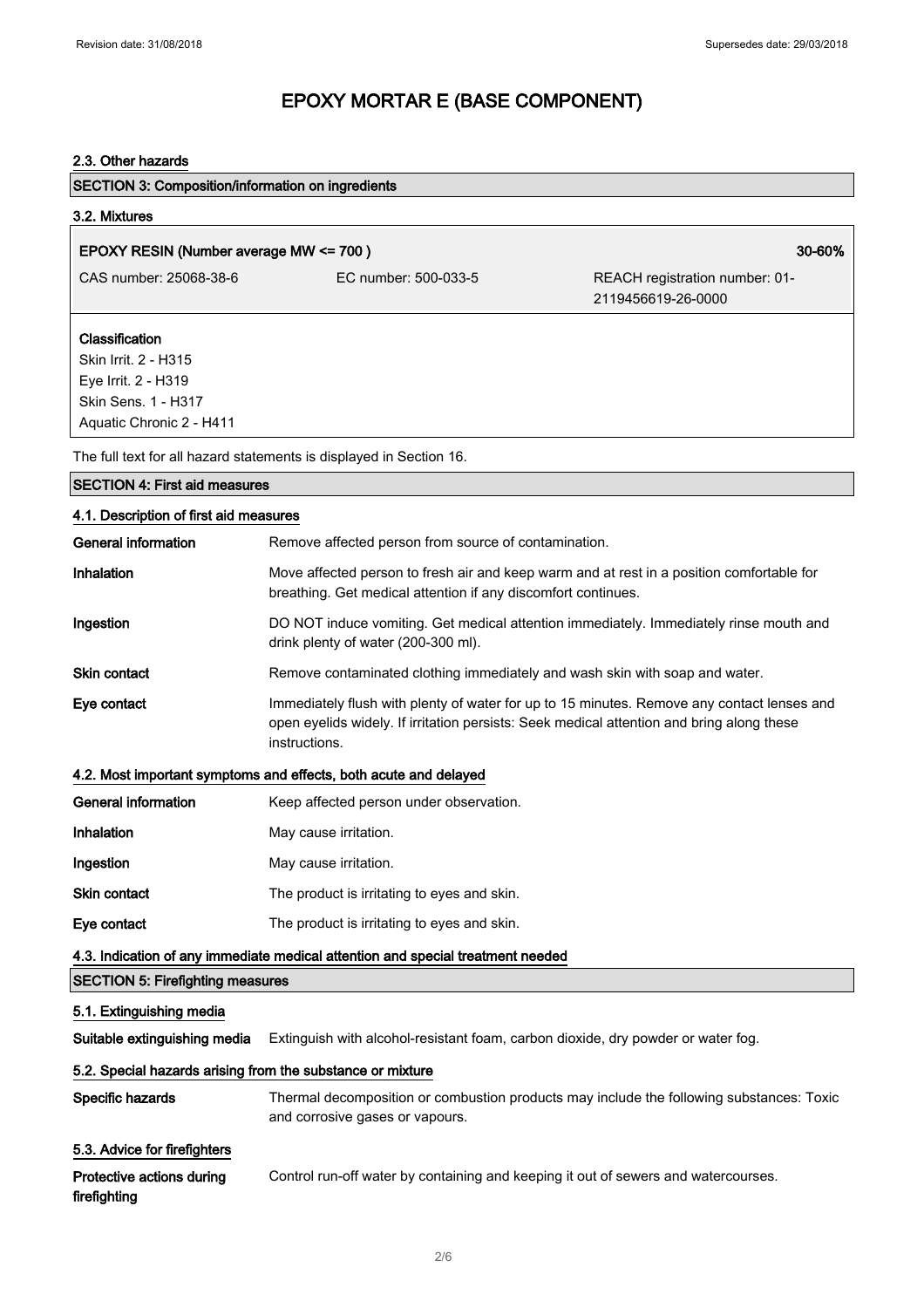| for firefighters                                          | Special protective equipment Wear positive-pressure self-contained breathing apparatus (SCBA) and appropriate protective<br>clothing.      |
|-----------------------------------------------------------|--------------------------------------------------------------------------------------------------------------------------------------------|
| <b>SECTION 6: Accidental release measures</b>             |                                                                                                                                            |
|                                                           | 6.1. Personal precautions, protective equipment and emergency procedures                                                                   |
| <b>Personal precautions</b>                               | Wear protective clothing as described in Section 8 of this safety data sheet.                                                              |
| 6.2. Environmental precautions                            |                                                                                                                                            |
| <b>Environmental precautions</b>                          | Do not discharge into drains, water courses or onto the ground.                                                                            |
| 6.3. Methods and material for containment and cleaning up |                                                                                                                                            |
| Methods for cleaning up                                   | Contain and absorb spillage with sand, earth or other non-combustible material.                                                            |
| 6.4. Reference to other sections                          |                                                                                                                                            |
| Reference to other sections                               | For waste disposal, see Section 13.                                                                                                        |
| <b>SECTION 7: Handling and storage</b>                    |                                                                                                                                            |
| 7.1. Precautions for safe handling                        |                                                                                                                                            |
| <b>Usage precautions</b>                                  | Ensure there is sufficient ventilation in work area.                                                                                       |
| Advice on general<br>occupational hygiene                 | Do not eat, drink or smoke when using this product. Wash at the end of each work shift and<br>before eating, smoking and using the toilet. |
|                                                           | 7.2. Conditions for safe storage, including any incompatibilities                                                                          |
| <b>Storage precautions</b>                                | Store in tightly-closed, original container in a dry and cool place.                                                                       |
| 7.3. Specific end use(s)                                  |                                                                                                                                            |
| Usage description                                         | Do not use outside manufacturers specification.                                                                                            |
| <b>SECTION 8: Exposure Controls/personal protection</b>   |                                                                                                                                            |
| 8.1. Control parameters                                   |                                                                                                                                            |
| 8.2. Exposure controls                                    |                                                                                                                                            |
| Protective equipment                                      |                                                                                                                                            |
| ጠ.                                                        |                                                                                                                                            |
| Eye/face protection                                       | Wear eye protection. Personal protective equipment for eye and face protection should<br>comply with European Standard EN166.              |
| Hand protection                                           | Wear protective gloves.                                                                                                                    |
| Hygiene measures                                          | Wash at the end of each work shift and before eating, smoking and using the toilet.                                                        |
| <b>Environmental exposure</b><br>controls                 | Keep container tightly sealed when not in use.                                                                                             |
| <b>SECTION 9: Physical and Chemical Properties</b>        |                                                                                                                                            |

### 9.1. Information on basic physical and chemical properties

| Appearance    | Clear, yellowish liquid. |
|---------------|--------------------------|
| Odour         | Characteristic.          |
| Melting point | -50                      |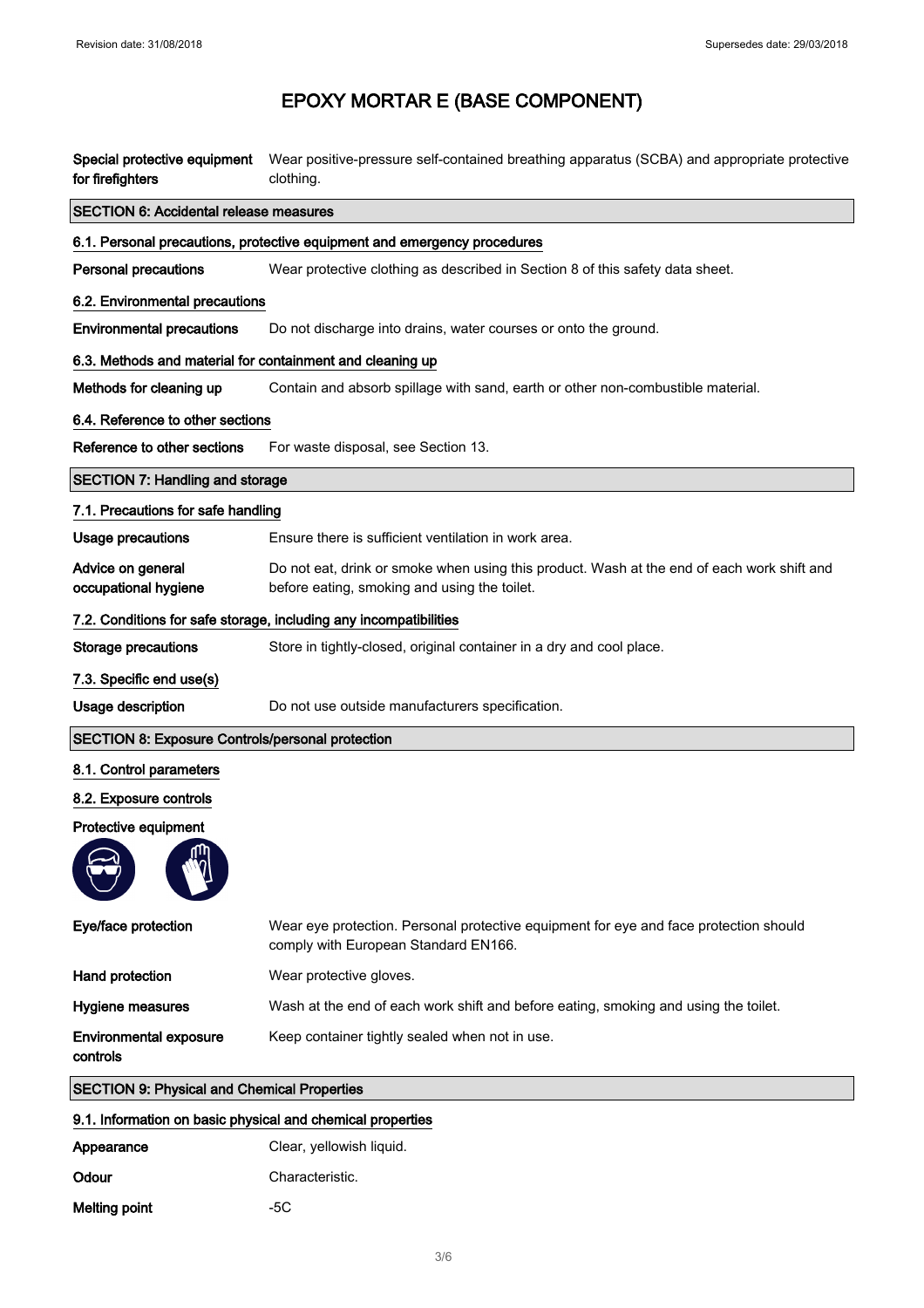| Initial boiling point and range              | >200C at 760mm Hg                                                                                                                                                                                                                                           |  |
|----------------------------------------------|-------------------------------------------------------------------------------------------------------------------------------------------------------------------------------------------------------------------------------------------------------------|--|
| <b>Relative density</b>                      | 1.13g/ml                                                                                                                                                                                                                                                    |  |
| Solubility(ies)                              | Insoluble in water. Soluble in the following materials: Organic solvents.                                                                                                                                                                                   |  |
| <b>Viscosity</b>                             | 900 - 1050 mPas                                                                                                                                                                                                                                             |  |
| 9.2. Other information                       |                                                                                                                                                                                                                                                             |  |
| <b>SECTION 10: Stability and reactivity</b>  |                                                                                                                                                                                                                                                             |  |
| 10.1. Reactivity                             |                                                                                                                                                                                                                                                             |  |
| 10.2. Chemical stability                     |                                                                                                                                                                                                                                                             |  |
| <b>Stability</b>                             | Stable at normal ambient temperatures and when used as recommended.                                                                                                                                                                                         |  |
| 10.3. Possibility of hazardous reactions     |                                                                                                                                                                                                                                                             |  |
| Possibility of hazardous<br>reactions        | May polymerise.                                                                                                                                                                                                                                             |  |
| 10.4. Conditions to avoid                    |                                                                                                                                                                                                                                                             |  |
| 10.5. Incompatible materials                 |                                                                                                                                                                                                                                                             |  |
| Materials to avoid                           | Avoid contact with the following materials: Amines.                                                                                                                                                                                                         |  |
| 10.6. Hazardous decomposition products       |                                                                                                                                                                                                                                                             |  |
| Hazardous decomposition<br>products          | In case of fire, toxic gases (CO, CO2, NOx) may be formed.                                                                                                                                                                                                  |  |
| <b>SECTION 11: Toxicological information</b> |                                                                                                                                                                                                                                                             |  |
| 11.1. Information on toxicological effects   |                                                                                                                                                                                                                                                             |  |
| Inhalation                                   | May cause respiratory irritation.                                                                                                                                                                                                                           |  |
| Ingestion                                    | May cause discomfort if swallowed.                                                                                                                                                                                                                          |  |
|                                              |                                                                                                                                                                                                                                                             |  |
| Skin contact                                 | Irritating to skin. May cause sensitisation by skin contact.                                                                                                                                                                                                |  |
| Eye contact                                  | Irritating to eyes.                                                                                                                                                                                                                                         |  |
| <b>SECTION 12: Ecological Information</b>    |                                                                                                                                                                                                                                                             |  |
| Ecotoxicity                                  | The product contains a substance which is toxic to aquatic organisms and which may cause<br>long-term adverse effects in the aquatic environment. Dangerous for the environment. May<br>cause long lasting harmful effects to aquatic life. Harmful to Fish |  |
| 12.1. Toxicity                               |                                                                                                                                                                                                                                                             |  |
| 12.2. Persistence and degradability          |                                                                                                                                                                                                                                                             |  |
|                                              | Persistence and degradability The product is not readily biodegradable.                                                                                                                                                                                     |  |
| 12.3. Bioaccumulative potential              |                                                                                                                                                                                                                                                             |  |
| 12.4. Mobility in soil                       |                                                                                                                                                                                                                                                             |  |
| 12.5. Results of PBT and vPvB assessment     |                                                                                                                                                                                                                                                             |  |
| 12.6. Other adverse effects                  |                                                                                                                                                                                                                                                             |  |
| <b>SECTION 13: Disposal considerations</b>   |                                                                                                                                                                                                                                                             |  |

General information **Dispose of waste product or used containers in accordance with local regulations**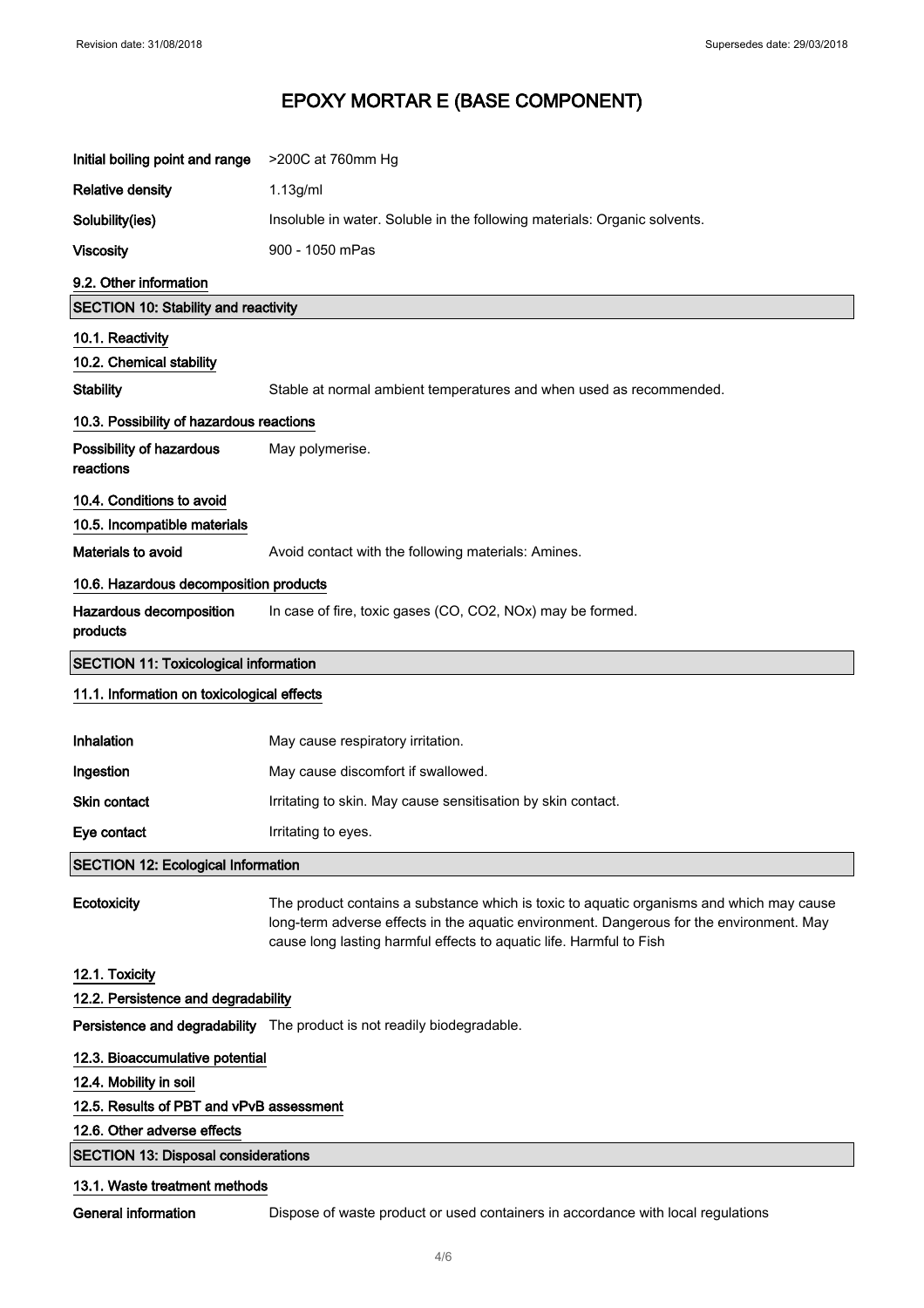### SECTION 14: Transport information

| 14.1. UN number                    |                                                                                                 |
|------------------------------------|-------------------------------------------------------------------------------------------------|
| UN No. (ADR/RID)                   | 3082                                                                                            |
| UN No. (IMDG)                      | 3082                                                                                            |
| UN No. (ICAO)                      | 3082                                                                                            |
| UN No. (ADN)                       | 3082                                                                                            |
| 14.2. UN proper shipping name      |                                                                                                 |
| Proper shipping name<br>(ADR/RID)  | ENVIRONMENTALLY HAZARDOUS SUBSTANCE, LIQUID, N.O.S. (EPOXIDE RESIN)                             |
|                                    | Proper shipping name (IMDG) ENVIRONMENTALLY HAZARDOUS SUBSTANCE, LIQUID, N.O.S. (EPOXIDE RESIN) |
| Proper shipping name (ICAO)        | ENVIRONMENTALLY HAZARDOUS SUBSTANCE, LIQUID, N.O.S. (EPOXIDE RESIN)                             |
| Proper shipping name (ADN)         | ENVIRONMENTALLY HAZARDOUS SUBSTANCE, LIQUID, N.O.S. (EPOXIDE RESIN)                             |
| 14.3. Transport hazard class(es)   |                                                                                                 |
| <b>ADR/RID class</b>               | 9                                                                                               |
| <b>ADR/RID classification code</b> | M <sub>6</sub>                                                                                  |
| <b>ADR/RID label</b>               | 9                                                                                               |
| <b>IMDG class</b>                  | 9                                                                                               |
| ICAO class/division                | 9                                                                                               |
| <b>ADN</b> class                   | 9                                                                                               |
| <b>Transport labels</b>            |                                                                                                 |
|                                    |                                                                                                 |
|                                    |                                                                                                 |
| 14.4. Packing group                |                                                                                                 |
| ADR/RID packing group              | $\mathbf{III}$                                                                                  |
| <b>IMDG packing group</b>          | $\mathbf{III}$                                                                                  |
| ADN packing group                  | Ш                                                                                               |

ICAO packing group III

14.5. Environmental hazards

Environmentally hazardous substance/marine pollutant



| 14.6. Special precautions for user |            |
|------------------------------------|------------|
| EmS                                | $F-A. S-F$ |
| <b>ADR</b> transport category      | 3          |
| <b>Emergency Action Code</b>       | $\cdot 37$ |